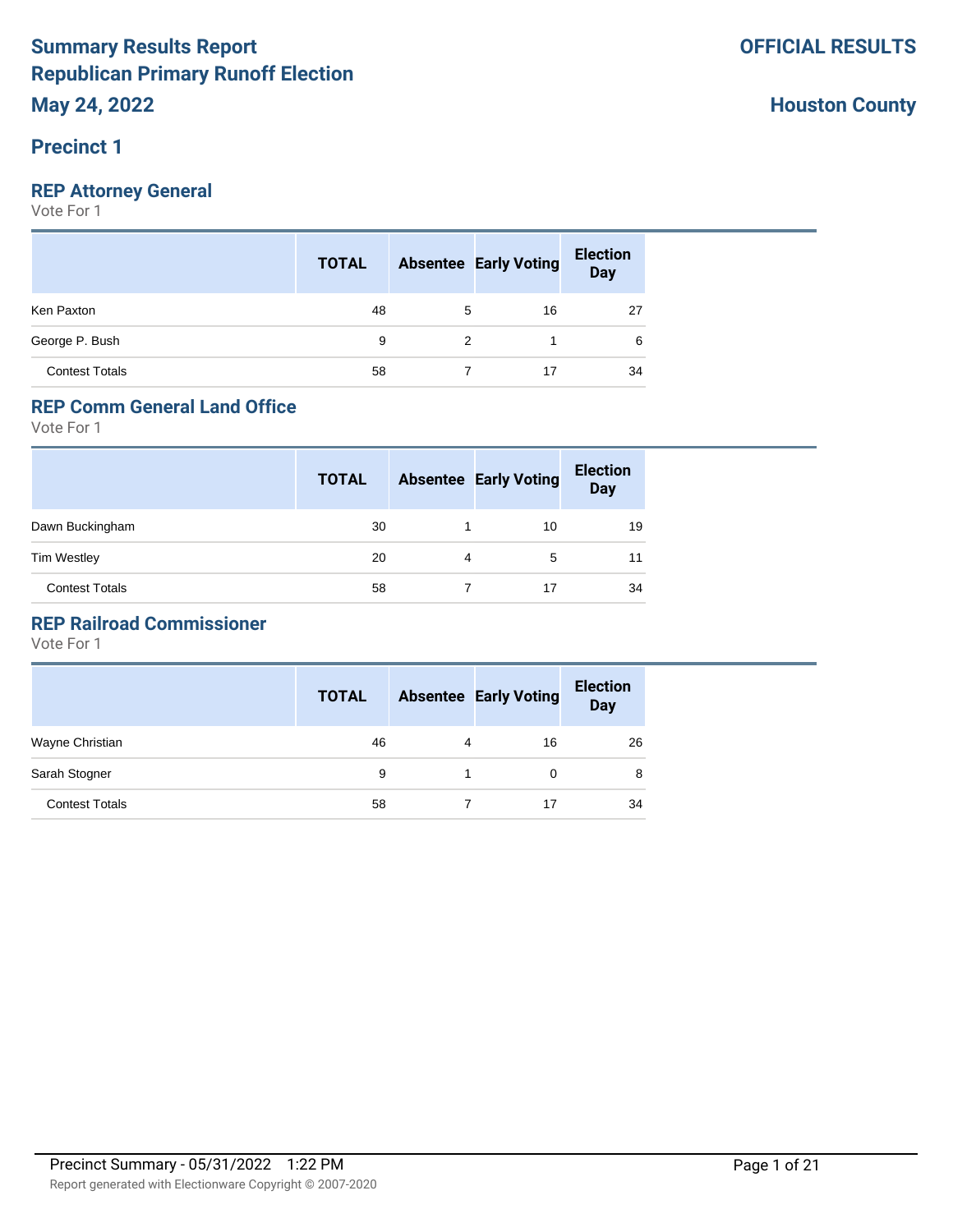# **Precinct 2**

## **REP Attorney General**

Vote For 1

|                       | <b>TOTAL</b> |          | <b>Absentee Early Voting</b> | <b>Election</b><br><b>Day</b> |
|-----------------------|--------------|----------|------------------------------|-------------------------------|
| Ken Paxton            | 65           | 5        | 27                           | 33                            |
| George P. Bush        | 10           | $\Omega$ |                              | 9                             |
| <b>Contest Totals</b> | 75           | 5        | 28                           | 42                            |

# **REP Comm General Land Office**

Vote For 1

|                       | <b>TOTAL</b> |   | <b>Absentee Early Voting</b> | <b>Election</b><br><b>Day</b> |
|-----------------------|--------------|---|------------------------------|-------------------------------|
| Dawn Buckingham       | 54           | 4 | 22                           | 28                            |
| <b>Tim Westley</b>    | 18           |   | 4                            | 13                            |
| <b>Contest Totals</b> | 75           | 5 | 28                           | 42                            |

### **REP Railroad Commissioner**

|                       | <b>TOTAL</b> |   | <b>Absentee Early Voting</b> | <b>Election</b><br><b>Day</b> |
|-----------------------|--------------|---|------------------------------|-------------------------------|
| Wayne Christian       | 61           | 4 | 26                           | 31                            |
| Sarah Stogner         | 10           |   |                              | 8                             |
| <b>Contest Totals</b> | 75           | 5 | 28                           | 42                            |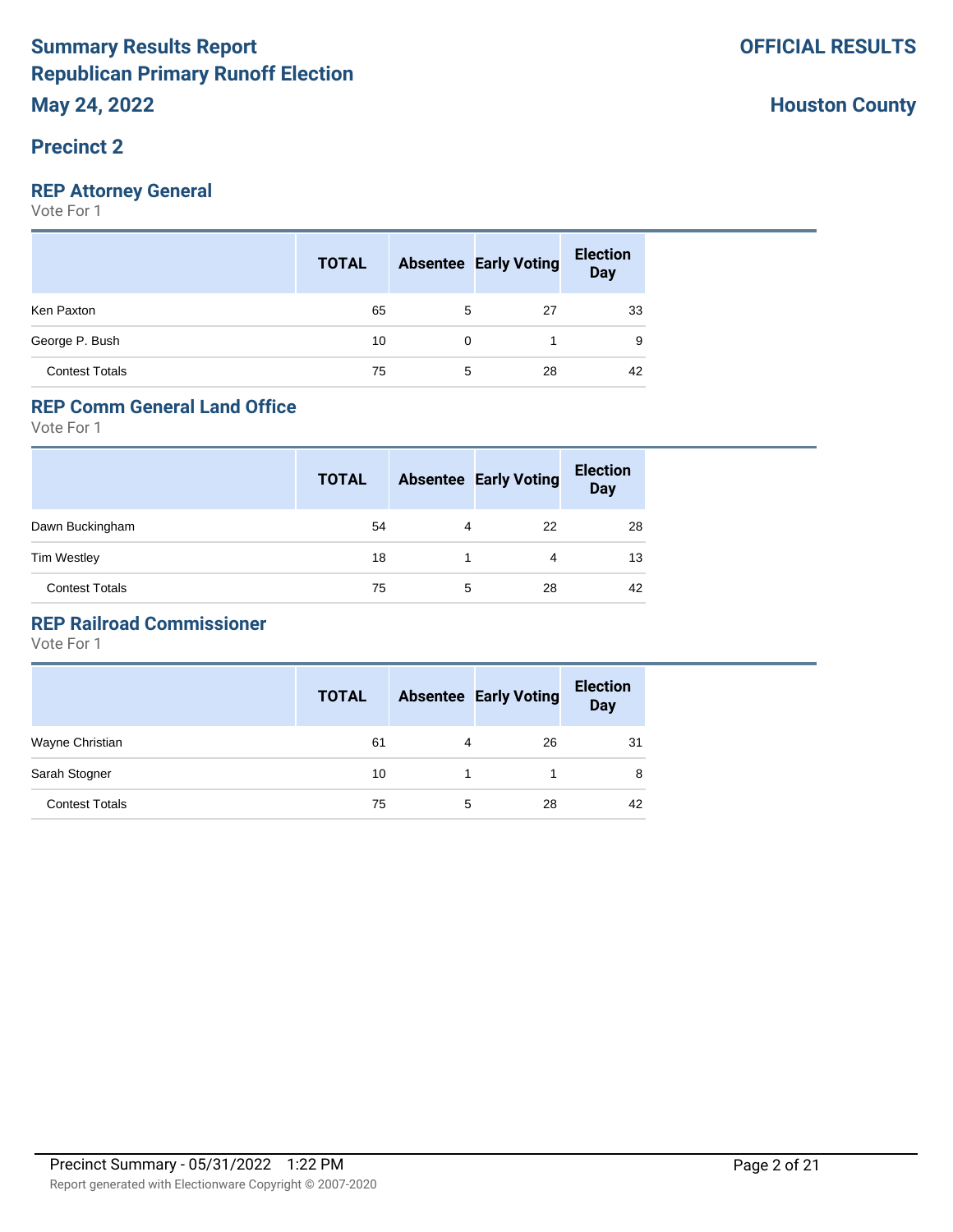### **Precinct 3**

## **REP Attorney General**

Vote For 1

|                       | <b>TOTAL</b>  |   | <b>Absentee Early Voting</b> | <b>Election</b><br>Day |
|-----------------------|---------------|---|------------------------------|------------------------|
| Ken Paxton            | 31            | 3 | 9                            | 19                     |
| George P. Bush        | $\mathcal{P}$ |   | $\mathbf 1$ and $\mathbf 1$  | 0                      |
| <b>Contest Totals</b> | 33            | 4 | 10                           | 19                     |

# **REP Comm General Land Office**

Vote For 1

|                       | <b>TOTAL</b> |   | <b>Absentee Early Voting</b> | <b>Election</b><br><b>Day</b> |
|-----------------------|--------------|---|------------------------------|-------------------------------|
| Dawn Buckingham       | 25           | 3 |                              | 15                            |
| <b>Tim Westley</b>    |              |   | 3                            | 3                             |
| <b>Contest Totals</b> | 33           | 4 | 10                           | 19                            |

### **REP Railroad Commissioner**

|                       | <b>TOTAL</b> |   | <b>Absentee Early Voting</b> | <b>Election</b><br><b>Day</b> |
|-----------------------|--------------|---|------------------------------|-------------------------------|
| Wayne Christian       | 24           | 3 |                              | 14                            |
| Sarah Stogner         | 9            |   | 3                            | 5                             |
| <b>Contest Totals</b> | 33           | 4 | 10                           | 19                            |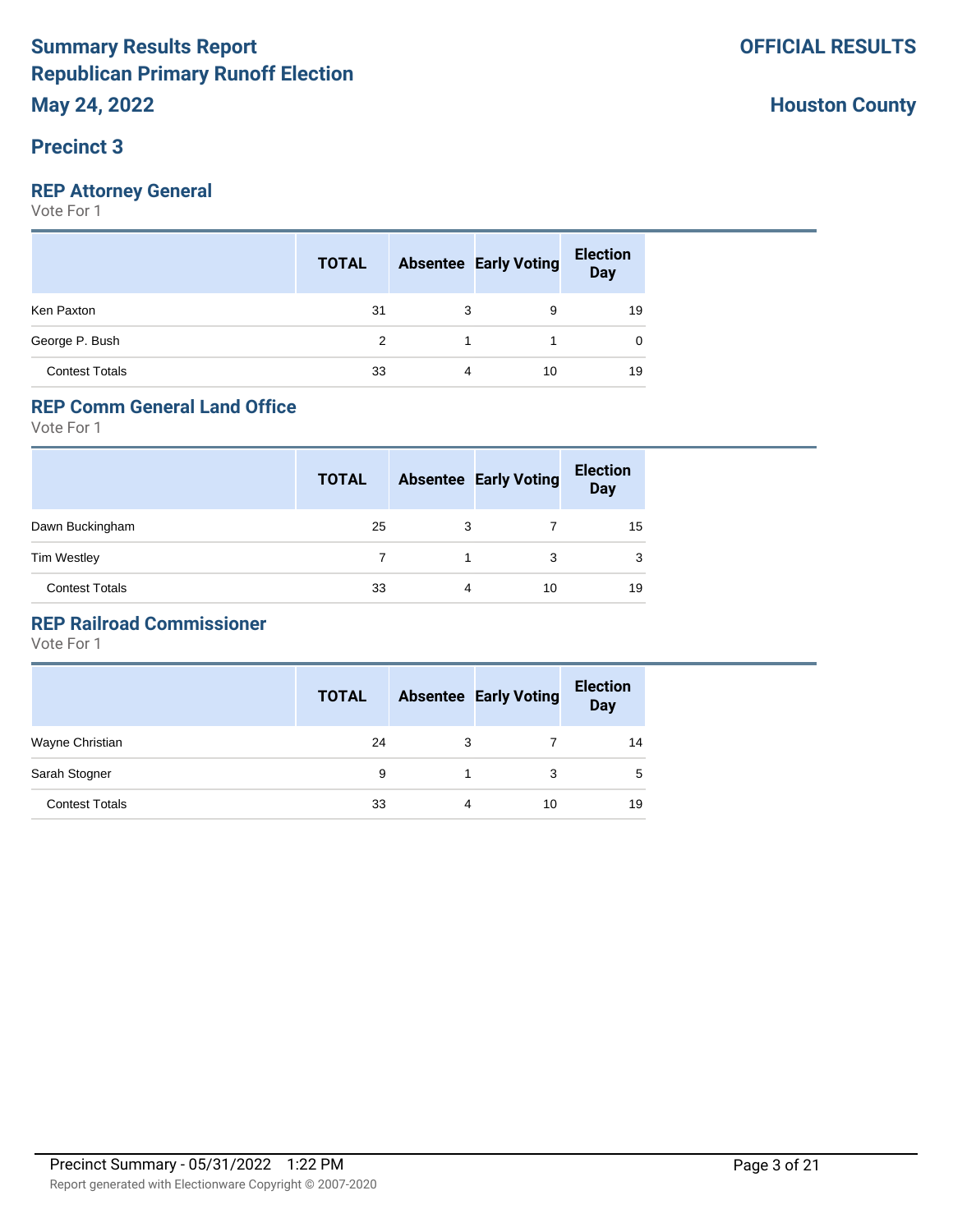### **Precinct 4**

## **REP Attorney General**

Vote For 1

|                       | <b>TOTAL</b> |    | <b>Absentee Early Voting</b> | <b>Election</b><br><b>Day</b> |
|-----------------------|--------------|----|------------------------------|-------------------------------|
| Ken Paxton            | 84           | 8  | 26                           | 50                            |
| George P. Bush        | 34           | 8  | 11                           | 15                            |
| <b>Contest Totals</b> | 118          | 16 | 37                           | 65                            |

## **REP Comm General Land Office**

Vote For 1

|                       | <b>TOTAL</b> |    | <b>Absentee Early Voting</b> | <b>Election</b><br><b>Day</b> |
|-----------------------|--------------|----|------------------------------|-------------------------------|
| Dawn Buckingham       | 83           |    | 28                           | 48                            |
| <b>Tim Westley</b>    | 25           | 5  |                              | 13                            |
| <b>Contest Totals</b> | 118          | 16 | 37                           | 65                            |

### **REP Railroad Commissioner**

|                       | <b>TOTAL</b> |    | <b>Absentee Early Voting</b> | <b>Election</b><br><b>Day</b> |
|-----------------------|--------------|----|------------------------------|-------------------------------|
| Wayne Christian       | 76           | 13 | 21                           | 42                            |
| Sarah Stogner         | 36           |    | 15                           | 20                            |
| <b>Contest Totals</b> | 118          | 16 | 37                           | 65                            |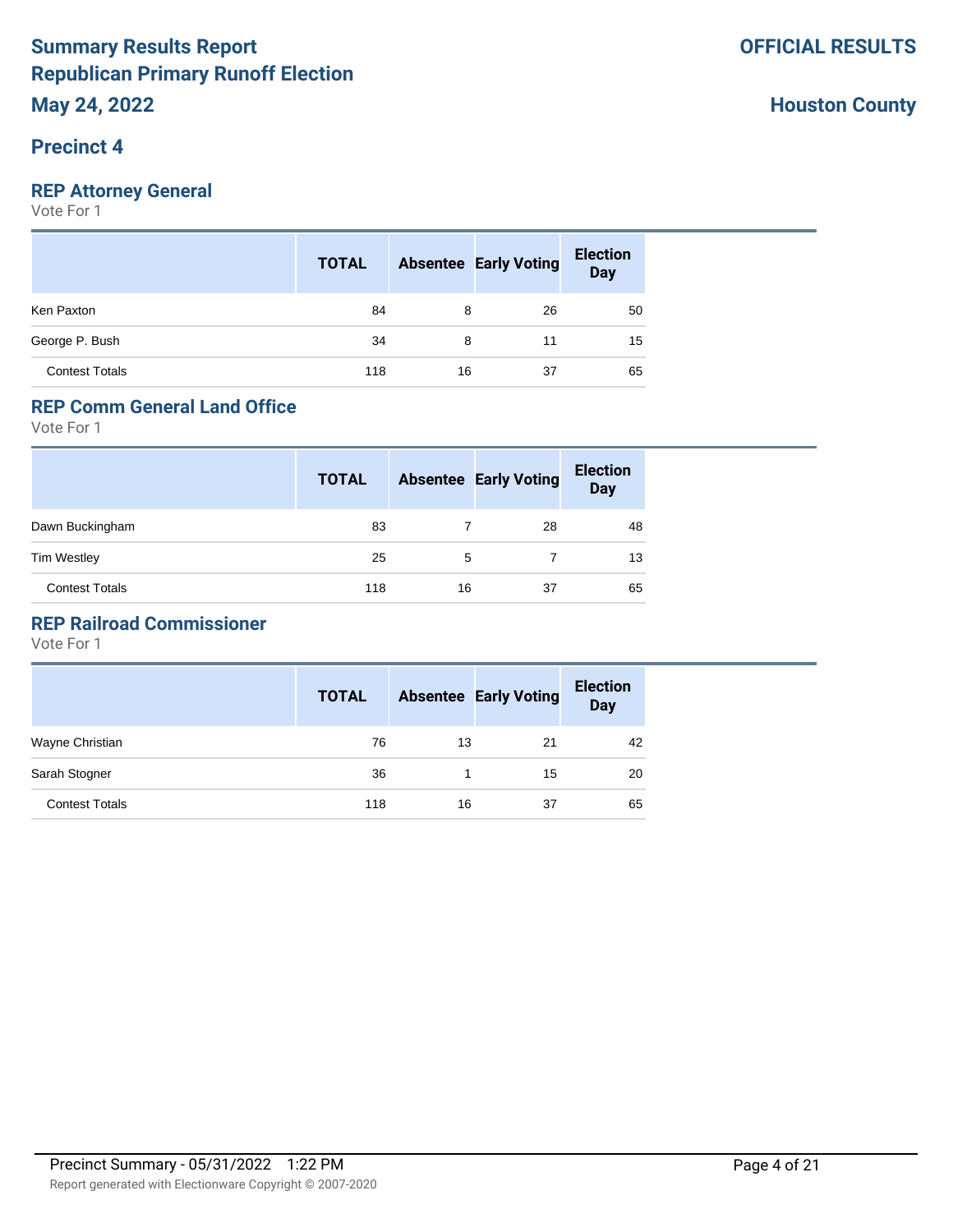#### **Precinct 5**

## **REP Attorney General**

Vote For 1

|                       | <b>TOTAL</b> |          | <b>Absentee Early Voting</b> | <b>Election</b><br>Day |
|-----------------------|--------------|----------|------------------------------|------------------------|
| Ken Paxton            | 68           | 4        | 9                            | 55                     |
| George P. Bush        | 11           | $\Omega$ | 0                            | 11                     |
| <b>Contest Totals</b> | 79           | 4        | 9                            | 66                     |

# **REP Comm General Land Office**

Vote For 1

|                       | <b>TOTAL</b> |   | <b>Absentee Early Voting</b> | <b>Election</b><br><b>Day</b> |
|-----------------------|--------------|---|------------------------------|-------------------------------|
| Dawn Buckingham       | 57           |   |                              | 49                            |
| <b>Tim Westley</b>    | 18           | 3 |                              | 13                            |
| <b>Contest Totals</b> | 79           | 4 | 9                            | 66                            |

### **REP Railroad Commissioner**

|                       | <b>TOTAL</b> |   | <b>Absentee Early Voting</b> | <b>Election</b><br><b>Day</b> |
|-----------------------|--------------|---|------------------------------|-------------------------------|
| Wayne Christian       | 52           | 4 | 3                            | 45                            |
| Sarah Stogner         | 26           | 0 | 6                            | 20                            |
| <b>Contest Totals</b> | 79           | 4 | 9                            | 66                            |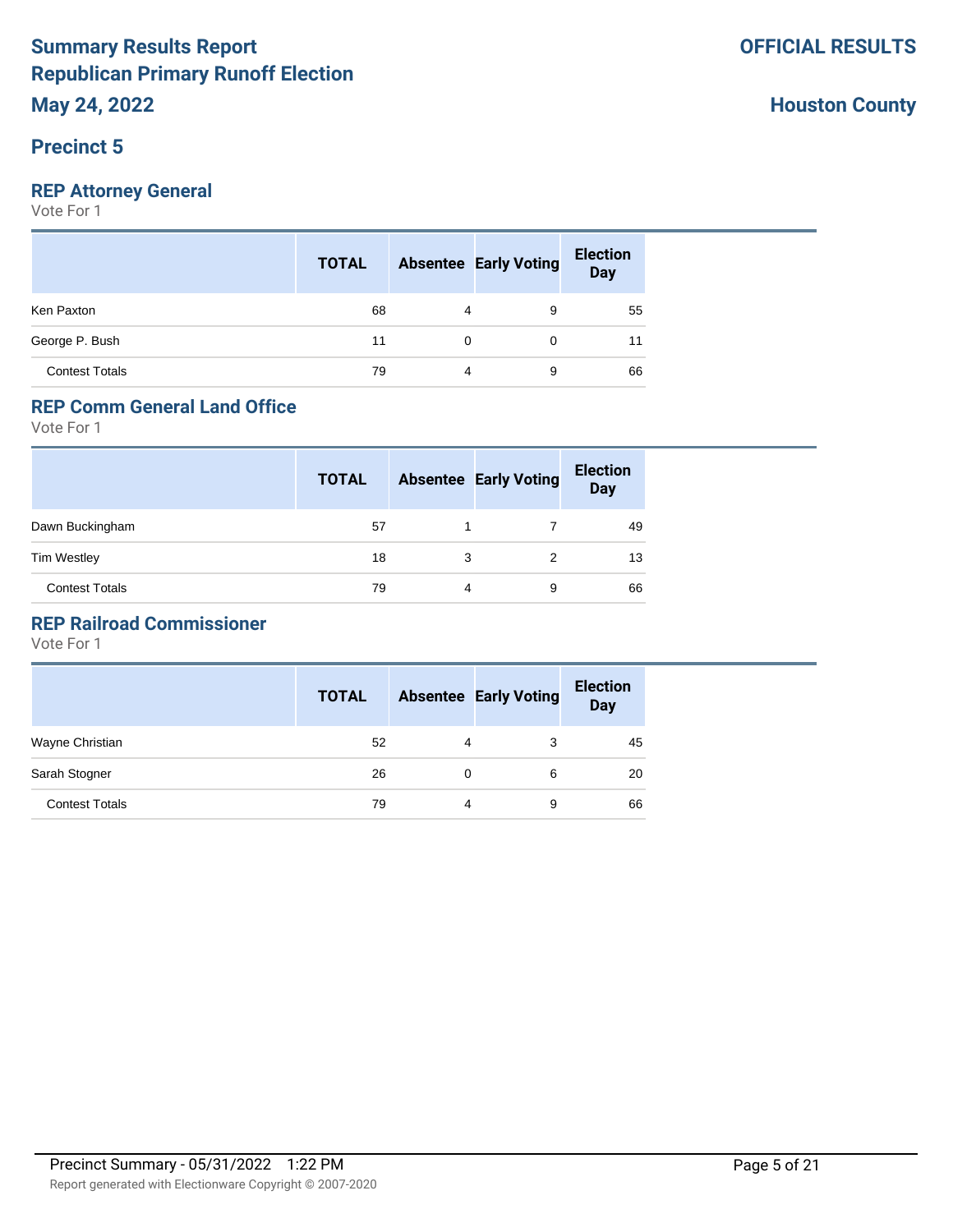### **Precinct 6**

## **REP Attorney General**

Vote For 1

|                       | <b>TOTAL</b> |          | <b>Absentee Early Voting</b> | <b>Election</b><br>Day |
|-----------------------|--------------|----------|------------------------------|------------------------|
| Ken Paxton            | 51           |          | 2                            | 42                     |
| George P. Bush        |              | $\Omega$ | $\Omega$                     |                        |
| <b>Contest Totals</b> | 53           |          | 3                            | 43                     |

# **REP Comm General Land Office**

Vote For 1

|                       | <b>TOTAL</b> |   | <b>Absentee Early Voting</b> | <b>Election</b><br><b>Day</b> |
|-----------------------|--------------|---|------------------------------|-------------------------------|
| Dawn Buckingham       | 33           | 4 | 3                            | 26                            |
| <b>Tim Westley</b>    | 17           | 3 | 0                            | 14                            |
| <b>Contest Totals</b> | 53           |   | 3                            | 43                            |

### **REP Railroad Commissioner**

Vote For 1

|                       | <b>TOTAL</b> | <b>Absentee Early Voting</b> | <b>Election</b><br><b>Day</b> |
|-----------------------|--------------|------------------------------|-------------------------------|
| Wayne Christian       | 38           | 2                            | 29                            |
| Sarah Stogner         | 14           |                              | 13                            |
| <b>Contest Totals</b> | 53           | 3                            | 43                            |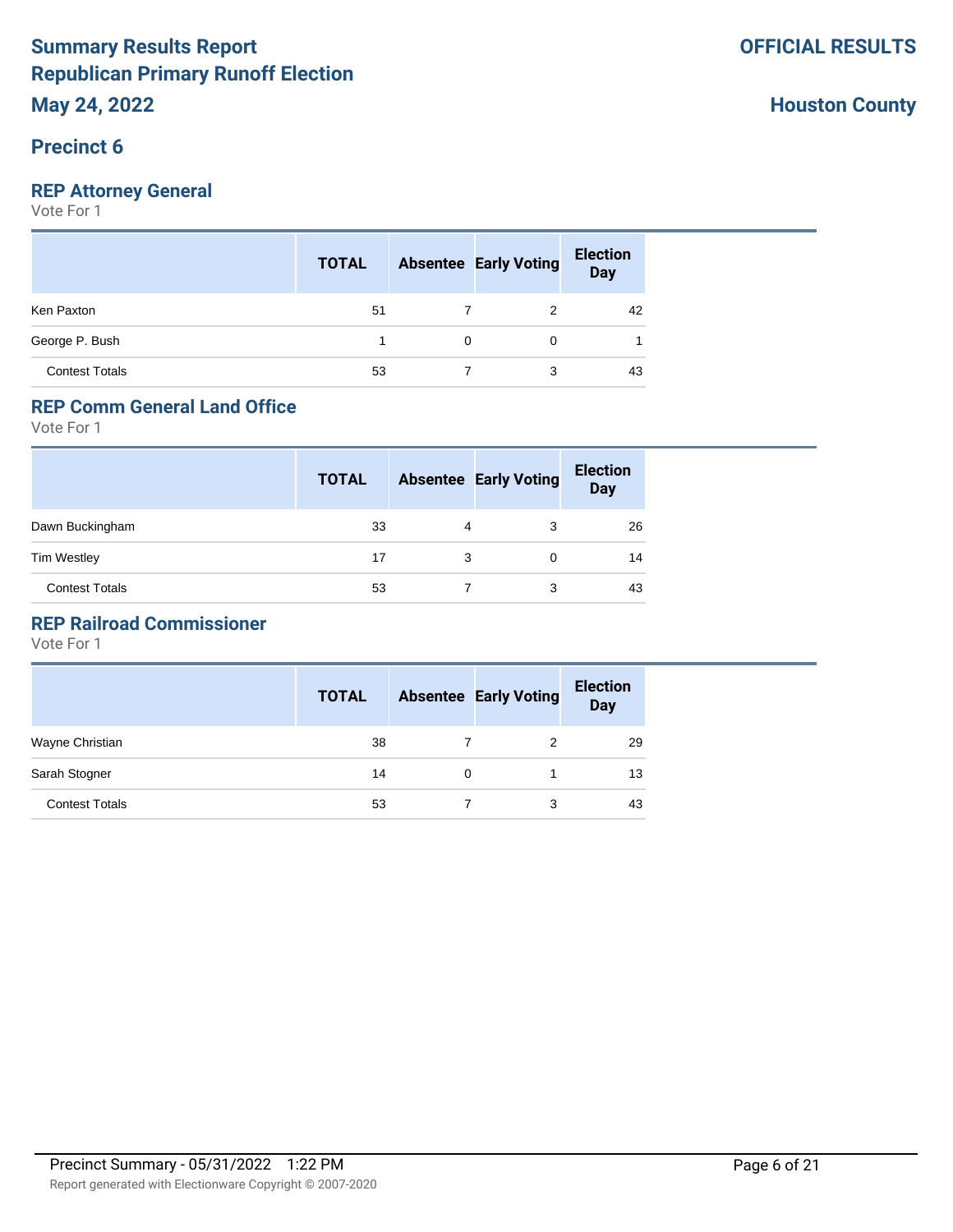# **Precinct 7**

## **REP Attorney General**

Vote For 1

|                       | <b>TOTAL</b> |   | <b>Absentee Early Voting</b> | <b>Election</b><br>Day |
|-----------------------|--------------|---|------------------------------|------------------------|
| Ken Paxton            | 77           |   | 14                           | 62                     |
| George P. Bush        | 13           | 2 |                              | 10                     |
| <b>Contest Totals</b> | 90           | 3 | 15                           | 72                     |

# **REP Comm General Land Office**

Vote For 1

|                       | <b>TOTAL</b> |   | <b>Absentee Early Voting</b> | <b>Election</b><br><b>Day</b> |
|-----------------------|--------------|---|------------------------------|-------------------------------|
| Dawn Buckingham       | 58           | 3 | 8                            | 47                            |
| <b>Tim Westley</b>    | 26           | 0 | 6                            | 20                            |
| <b>Contest Totals</b> | 90           | 3 | 15                           | 72                            |

### **REP Railroad Commissioner**

|                       | <b>TOTAL</b> |   | <b>Absentee Early Voting</b> | <b>Election</b><br><b>Day</b> |
|-----------------------|--------------|---|------------------------------|-------------------------------|
| Wayne Christian       | 52           |   | 11                           | 40                            |
| Sarah Stogner         | 34           | 2 | 3                            | 29                            |
| <b>Contest Totals</b> | 90           | 3 | 15                           | 72                            |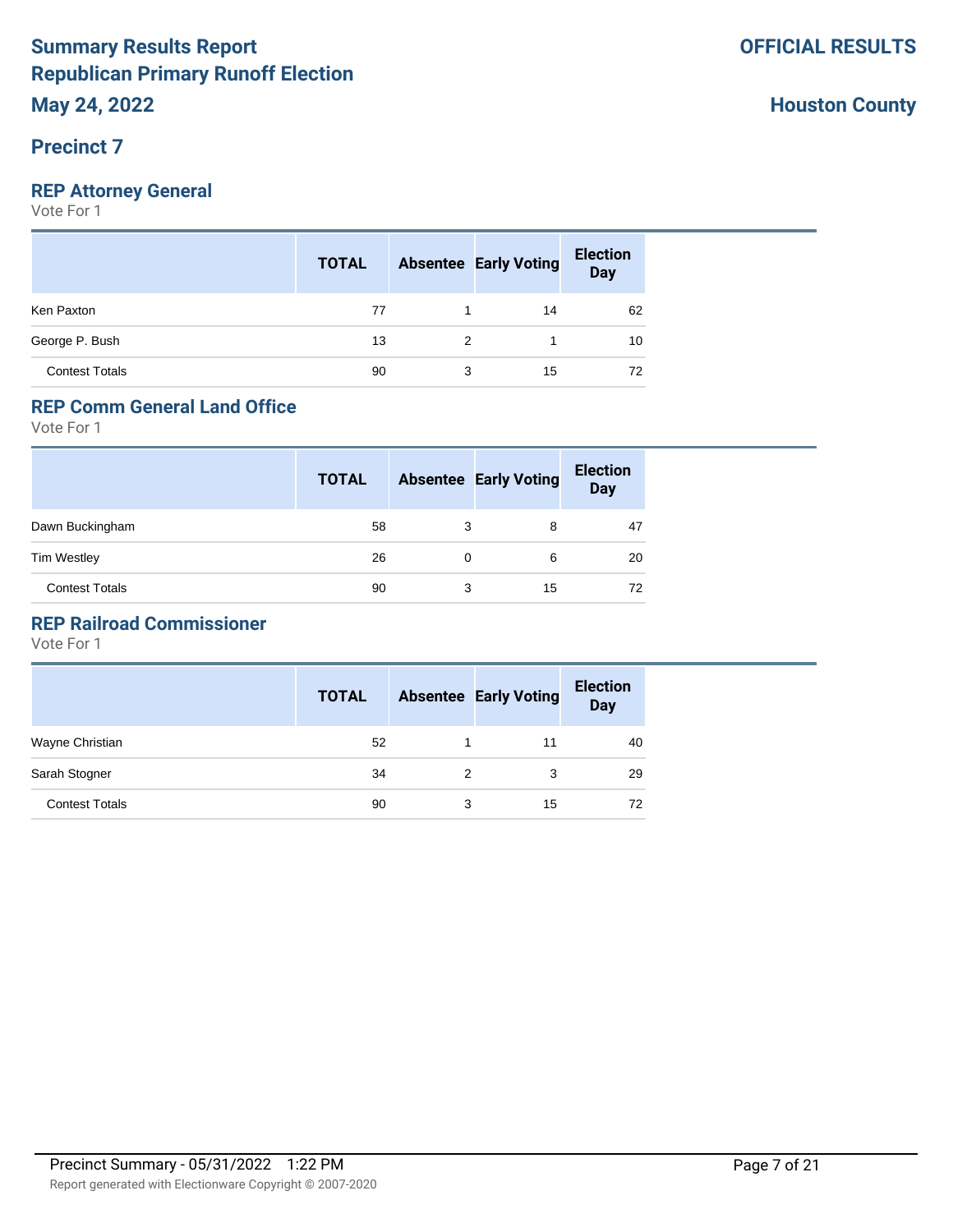### **Precinct 8**

## **REP Attorney General**

Vote For 1

|                       | <b>TOTAL</b> |          | <b>Absentee Early Voting</b> | <b>Election</b><br>Day |
|-----------------------|--------------|----------|------------------------------|------------------------|
| Ken Paxton            | 34           | 5        |                              | 28                     |
| George P. Bush        | 6            | $\Omega$ |                              | 5                      |
| <b>Contest Totals</b> | 40           | 5        | 2                            | 33                     |

# **REP Comm General Land Office**

Vote For 1

|                       | <b>TOTAL</b> |   | <b>Absentee Early Voting</b> | <b>Election</b><br><b>Day</b> |
|-----------------------|--------------|---|------------------------------|-------------------------------|
| Dawn Buckingham       | 27           | 3 |                              | 23                            |
| <b>Tim Westley</b>    | 10           | 2 |                              |                               |
| <b>Contest Totals</b> | 40           | 5 | 2                            | 33                            |

### **REP Railroad Commissioner**

|                       | <b>TOTAL</b> |          | <b>Absentee Early Voting</b> | <b>Election</b><br><b>Day</b> |
|-----------------------|--------------|----------|------------------------------|-------------------------------|
| Wayne Christian       | 26           | 5        |                              | 20                            |
| Sarah Stogner         | 11           | $\Omega$ |                              | 10                            |
| <b>Contest Totals</b> | 40           | 5        |                              | 33                            |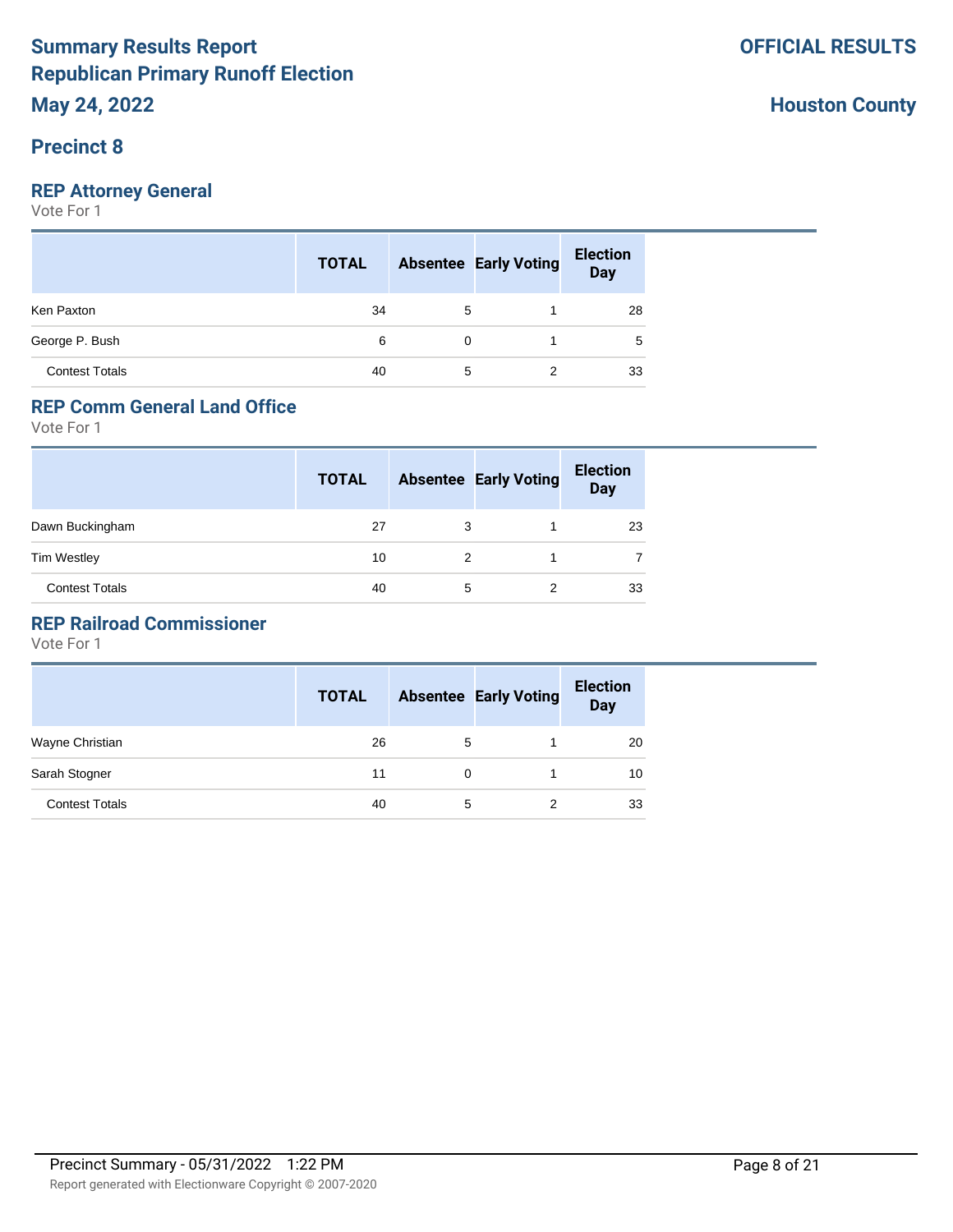# **Precinct 9**

## **REP Attorney General**

Vote For 1

|                       | <b>TOTAL</b> |   | <b>Absentee Early Voting</b> | <b>Election</b><br>Day |
|-----------------------|--------------|---|------------------------------|------------------------|
| Ken Paxton            | 50           | 4 | 6                            | 40                     |
| George P. Bush        |              |   | 1                            | 5                      |
| <b>Contest Totals</b> | 57           | 5 |                              | 45                     |

# **REP Comm General Land Office**

Vote For 1

|                       | <b>TOTAL</b> |   | <b>Absentee Early Voting</b> | <b>Election</b><br><b>Day</b> |
|-----------------------|--------------|---|------------------------------|-------------------------------|
| Dawn Buckingham       | 34           | 4 |                              | 23                            |
| <b>Tim Westley</b>    | 21           |   |                              | 20                            |
| <b>Contest Totals</b> | 57           | 5 |                              | 45                            |

### **REP Railroad Commissioner**

|                       | <b>TOTAL</b> |   | <b>Absentee Early Voting</b> | <b>Election</b><br><b>Day</b> |
|-----------------------|--------------|---|------------------------------|-------------------------------|
| Wayne Christian       | 39           | 3 | 4                            | 32                            |
| Sarah Stogner         | 18           |   | 3                            | 13                            |
| <b>Contest Totals</b> | 57           | 5 |                              | 45                            |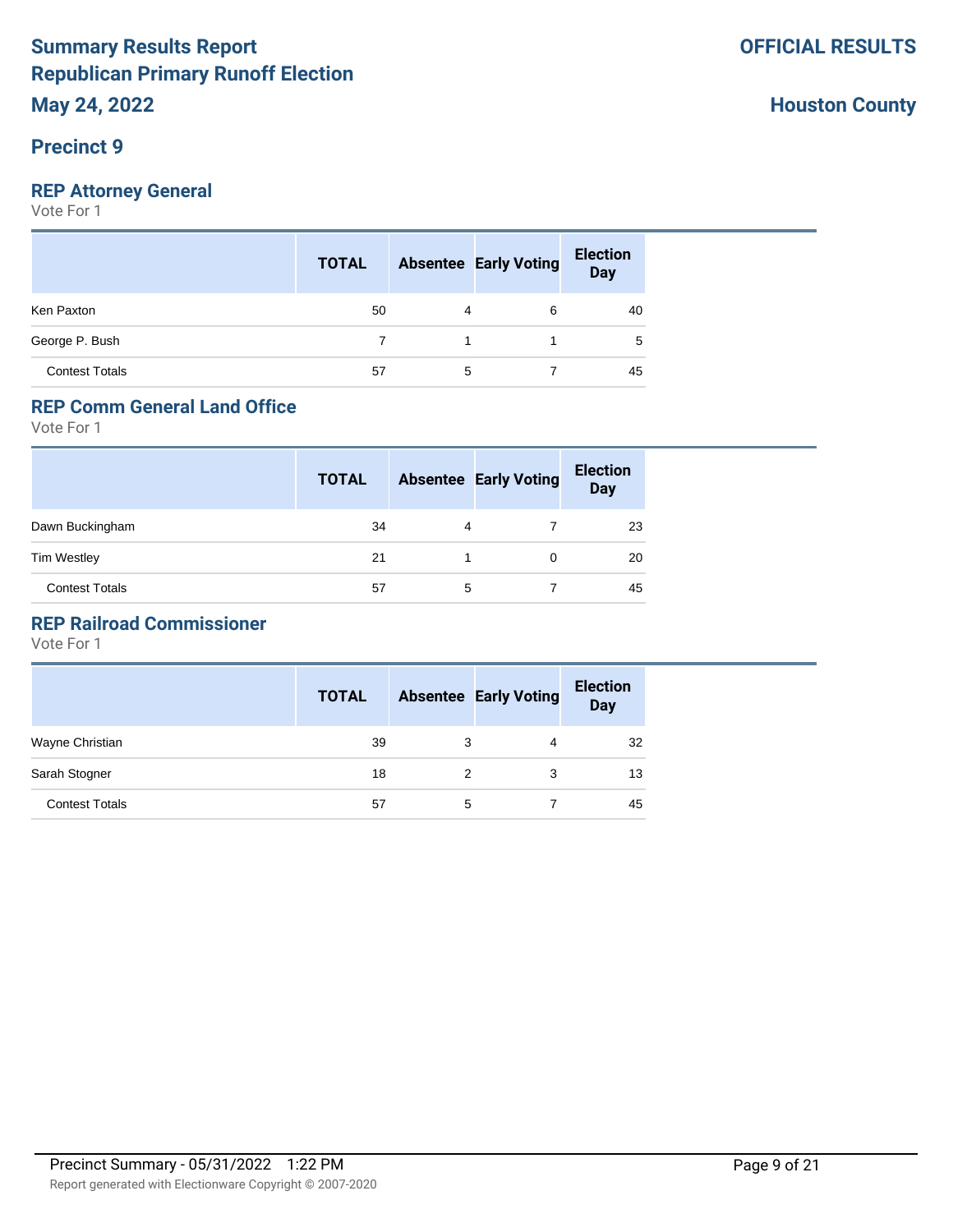### **Precinct 10**

## **REP Attorney General**

Vote For 1

|                       | <b>TOTAL</b> |    | <b>Absentee Early Voting</b> | <b>Election</b><br>Day |
|-----------------------|--------------|----|------------------------------|------------------------|
| Ken Paxton            | 39           | 3  |                              | 34                     |
| George P. Bush        | 6            | -1 |                              | 4                      |
| <b>Contest Totals</b> | 45           | 4  | 3                            | 38                     |

# **REP Comm General Land Office**

Vote For 1

|                       | <b>TOTAL</b> |   | <b>Absentee Early Voting</b> | <b>Election</b><br><b>Day</b> |
|-----------------------|--------------|---|------------------------------|-------------------------------|
| Dawn Buckingham       | 32           |   | 2                            | 29                            |
| <b>Tim Westley</b>    | 10           | 3 | 0                            |                               |
| <b>Contest Totals</b> | 45           | 4 | 3                            | 38                            |

### **REP Railroad Commissioner**

Vote For 1

|                       | <b>TOTAL</b> |   | <b>Absentee Early Voting</b> | <b>Election</b><br><b>Day</b> |
|-----------------------|--------------|---|------------------------------|-------------------------------|
| Wayne Christian       | 27           | 3 | 2                            | 22                            |
| Sarah Stogner         | 17           |   | $\Omega$                     | 16                            |
| <b>Contest Totals</b> | 45           | 4 | 3                            | 38                            |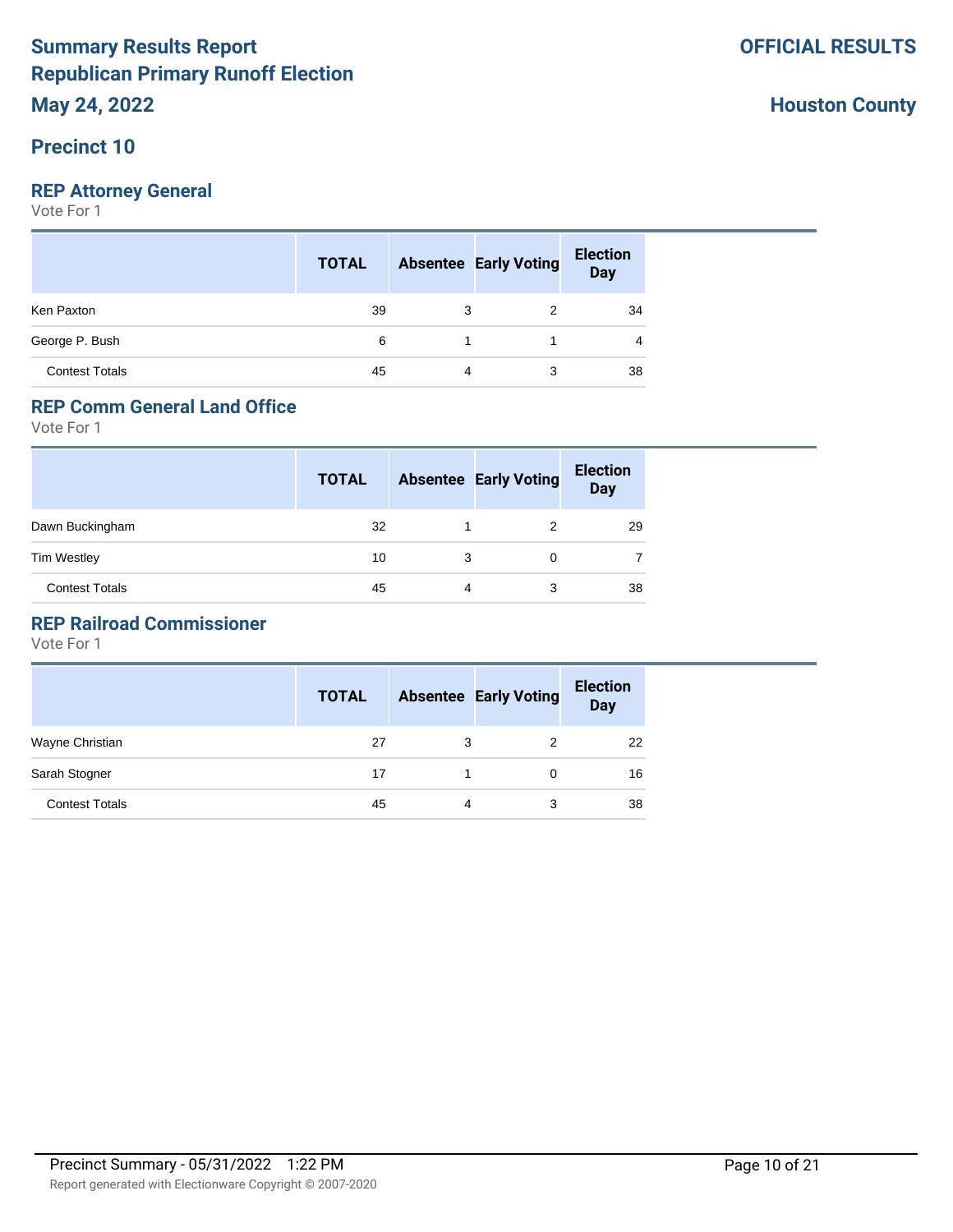### **Precinct 11**

## **REP Attorney General**

Vote For 1

|                       | <b>TOTAL</b> |          | <b>Absentee Early Voting</b> | <b>Election</b><br>Day |
|-----------------------|--------------|----------|------------------------------|------------------------|
| Ken Paxton            | 6            |          | 0                            | 5                      |
| George P. Bush        | 0            | $\Omega$ | 0                            | 0                      |
| <b>Contest Totals</b> | 6            |          | 0                            | 5                      |

# **REP Comm General Land Office**

Vote For 1

|                       | <b>TOTAL</b> |   | <b>Absentee Early Voting</b> | <b>Election</b><br><b>Day</b> |
|-----------------------|--------------|---|------------------------------|-------------------------------|
| Dawn Buckingham       |              | 0 |                              |                               |
| <b>Tim Westley</b>    | 5            |   |                              |                               |
| <b>Contest Totals</b> | 6            |   |                              | 5                             |

### **REP Railroad Commissioner**

Vote For 1

|                       | <b>TOTAL</b> |   | <b>Absentee Early Voting</b> | <b>Election</b><br>Day |
|-----------------------|--------------|---|------------------------------|------------------------|
| Wayne Christian       | 6            |   | 0                            |                        |
| Sarah Stogner         | 0            | 0 | O                            |                        |
| <b>Contest Totals</b> | 6            |   |                              |                        |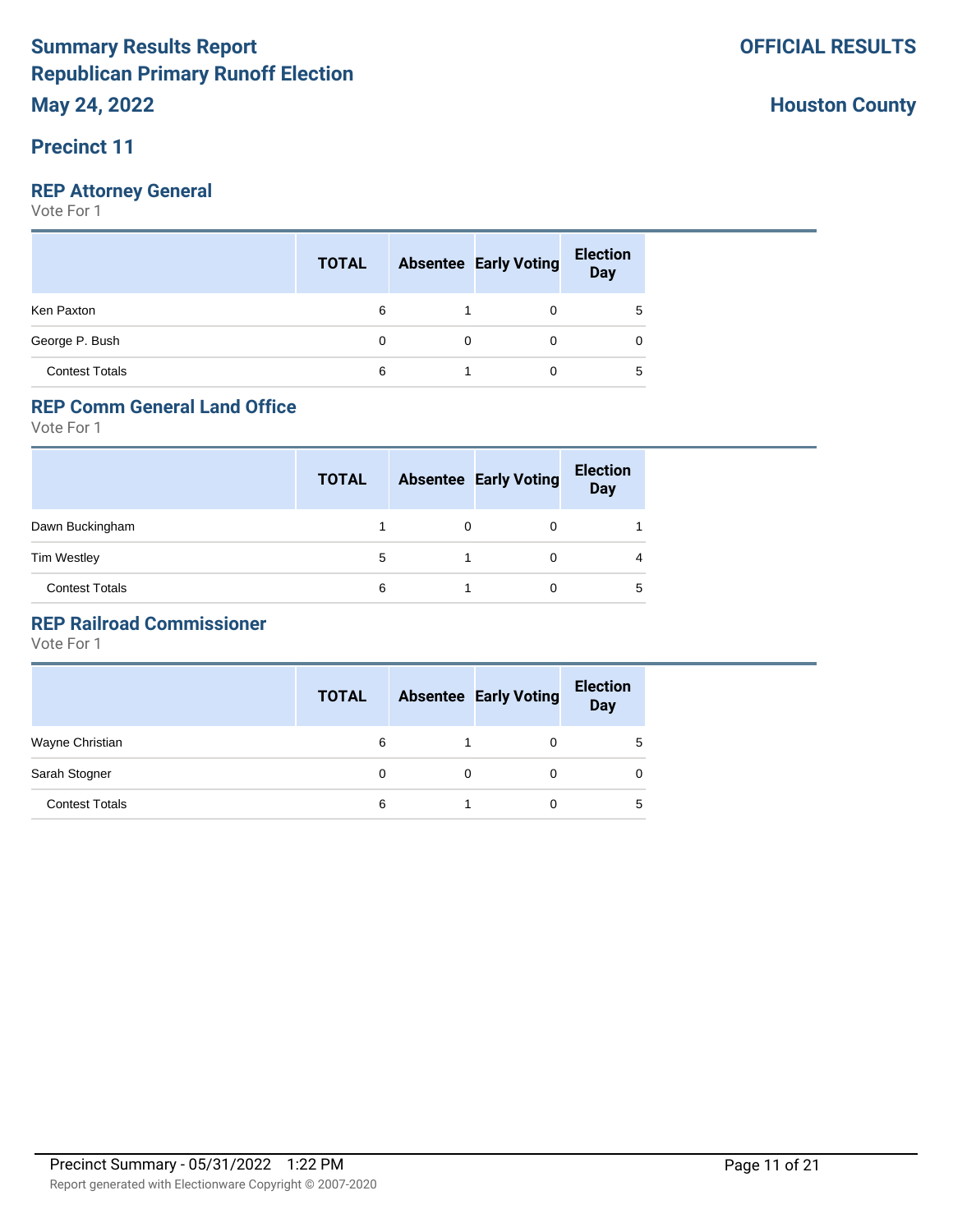### **Precinct 12**

## **REP Attorney General**

Vote For 1

|                       | <b>TOTAL</b> |          | <b>Absentee Early Voting</b> | <b>Election</b><br>Day |
|-----------------------|--------------|----------|------------------------------|------------------------|
| Ken Paxton            | 9            |          | 4                            | 4                      |
| George P. Bush        | $\Omega$     | $\Omega$ | 0                            | 0                      |
| <b>Contest Totals</b> | 9            |          | 4                            | 4                      |

# **REP Comm General Land Office**

Vote For 1

|                       | <b>TOTAL</b> |   | <b>Absentee Early Voting</b> | <b>Election</b><br><b>Day</b> |
|-----------------------|--------------|---|------------------------------|-------------------------------|
| Dawn Buckingham       |              |   |                              |                               |
| <b>Tim Westley</b>    |              | 0 |                              |                               |
| <b>Contest Totals</b> | 9            |   | 4                            |                               |

#### **REP Railroad Commissioner**

|                       | <b>TOTAL</b> |   | <b>Absentee Early Voting</b> | <b>Election</b><br><b>Day</b> |
|-----------------------|--------------|---|------------------------------|-------------------------------|
| Wayne Christian       | 5            | 1 | 2                            |                               |
| Sarah Stogner         | 4            | 0 |                              |                               |
| <b>Contest Totals</b> | 9            |   | 4                            | 4                             |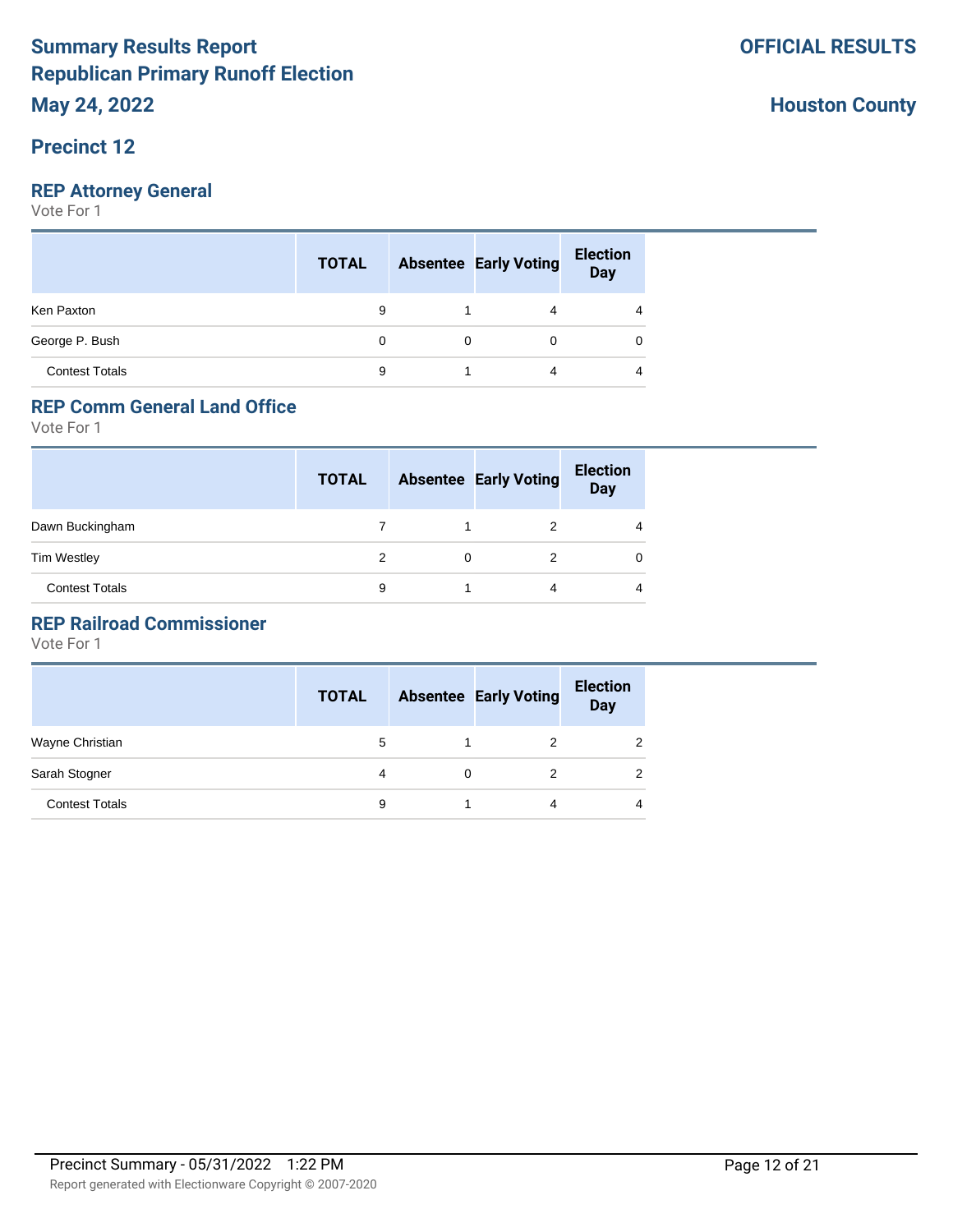### **Precinct 14**

## **REP Attorney General**

Vote For 1

|                       | <b>TOTAL</b> |          | <b>Absentee Early Voting</b> | <b>Election</b><br>Day |
|-----------------------|--------------|----------|------------------------------|------------------------|
| Ken Paxton            | 19           | 0        | 3                            | 16                     |
| George P. Bush        |              | $\Omega$ | 0                            |                        |
| <b>Contest Totals</b> | 20           | 0        | 3                            | 17                     |

# **REP Comm General Land Office**

Vote For 1

|                       | <b>TOTAL</b> |   | <b>Absentee Early Voting</b> | <b>Election</b><br><b>Day</b> |
|-----------------------|--------------|---|------------------------------|-------------------------------|
| Dawn Buckingham       | 14           | 0 |                              | 12                            |
| <b>Tim Westley</b>    | 3            | 0 |                              | 3                             |
| <b>Contest Totals</b> | 20           | 0 | 3                            | 17                            |

### **REP Railroad Commissioner**

|                       | <b>TOTAL</b> |   | <b>Absentee Early Voting</b> | <b>Election</b><br><b>Day</b> |
|-----------------------|--------------|---|------------------------------|-------------------------------|
| Wayne Christian       | 14           | 0 | 2                            | 12                            |
| Sarah Stogner         | 4            | 0 |                              | 3                             |
| <b>Contest Totals</b> | 20           | 0 | 3                            | 17                            |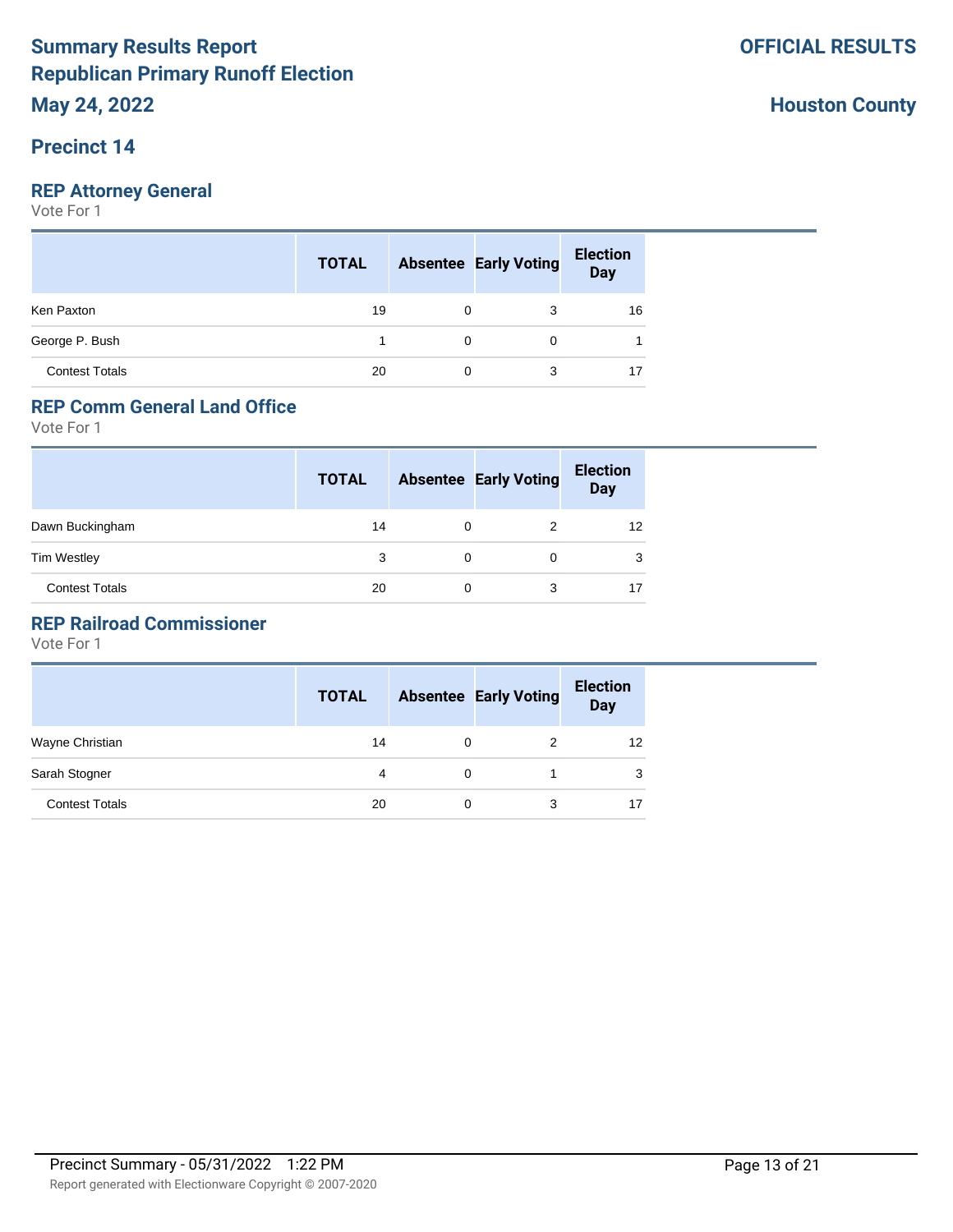### **Precinct 15**

## **REP Attorney General**

Vote For 1

|                       | <b>TOTAL</b> |          | <b>Absentee Early Voting</b> | <b>Election</b><br>Day |
|-----------------------|--------------|----------|------------------------------|------------------------|
| Ken Paxton            | 24           | 2        | 5                            | 17                     |
| George P. Bush        | 3            | $\Omega$ | 0                            | 3                      |
| <b>Contest Totals</b> | 27           |          | 5                            | 20                     |

# **REP Comm General Land Office**

Vote For 1

|                       | <b>TOTAL</b> |   | <b>Absentee Early Voting</b> | <b>Election</b><br><b>Day</b> |
|-----------------------|--------------|---|------------------------------|-------------------------------|
| Dawn Buckingham       | 16           | 0 | 3                            | 13                            |
| <b>Tim Westley</b>    | 8            |   |                              | 4                             |
| <b>Contest Totals</b> | 27           | 2 | 5                            | 20                            |

### **REP Railroad Commissioner**

Vote For 1

|                       | <b>TOTAL</b> |          | <b>Absentee Early Voting</b> | <b>Election</b><br><b>Day</b> |
|-----------------------|--------------|----------|------------------------------|-------------------------------|
| Wayne Christian       | 20           | 2        | 5                            | 13                            |
| Sarah Stogner         | 5            | $\Omega$ | 0                            | 5                             |
| <b>Contest Totals</b> | 27           |          | 5                            | 20                            |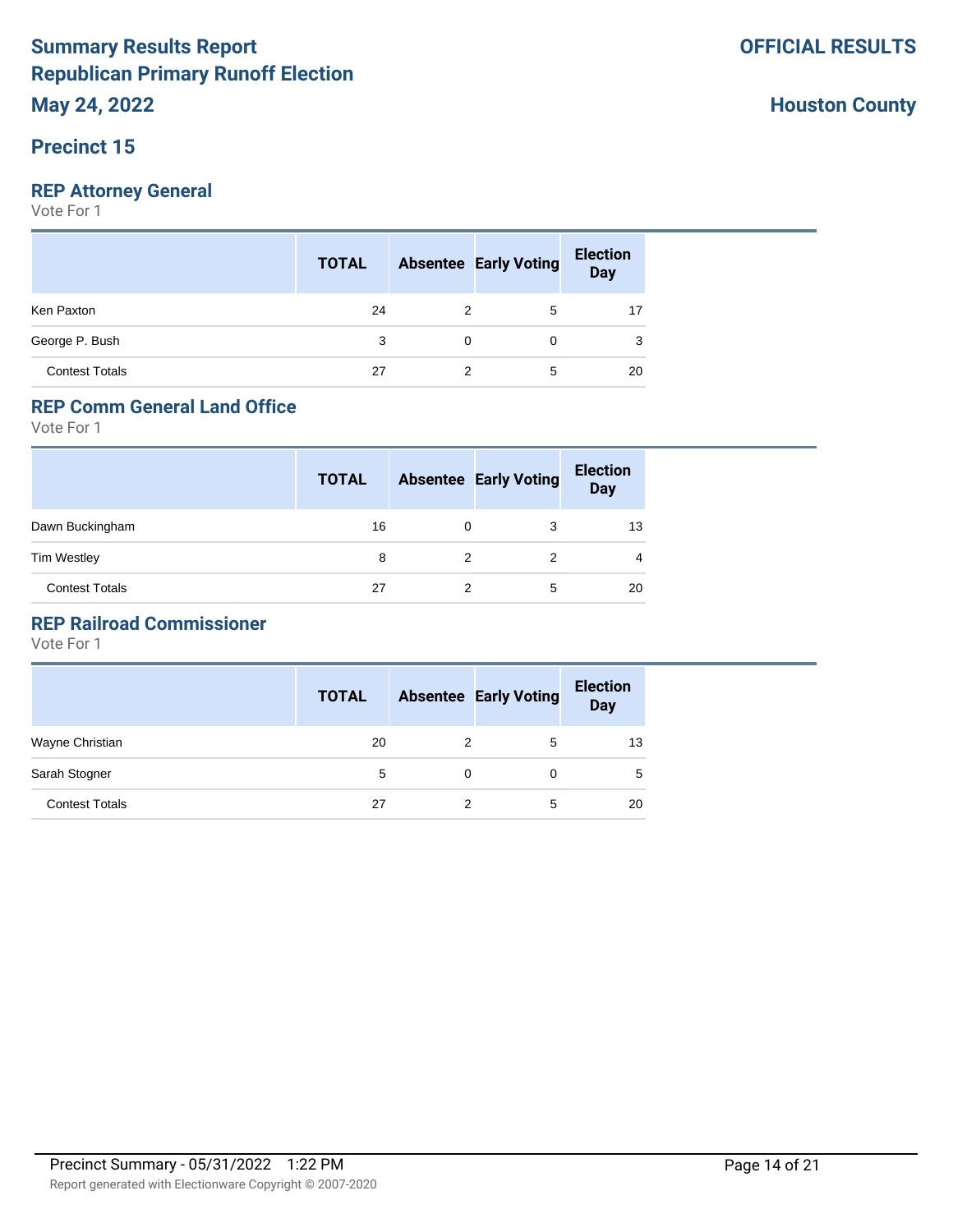### **Precinct 16**

## **REP Attorney General**

Vote For 1

|                       | <b>TOTAL</b> |    | <b>Absentee Early Voting</b> | <b>Election</b><br>Day |
|-----------------------|--------------|----|------------------------------|------------------------|
| Ken Paxton            | 16           | 2  | 2                            | 12                     |
| George P. Bush        | 5            | 1. | 4                            | 0                      |
| <b>Contest Totals</b> | 21           | 3  | 6                            | 12                     |

# **REP Comm General Land Office**

Vote For 1

|                       | <b>TOTAL</b> |   | <b>Absentee Early Voting</b> | <b>Election</b><br><b>Day</b> |
|-----------------------|--------------|---|------------------------------|-------------------------------|
| Dawn Buckingham       | 13           | 0 | 5                            | 8                             |
| <b>Tim Westley</b>    |              | 3 |                              | 3                             |
| <b>Contest Totals</b> | 21           | 3 | 6                            | 12                            |

### **REP Railroad Commissioner**

Vote For 1

|                       | <b>TOTAL</b> |   | <b>Absentee Early Voting</b> | <b>Election</b><br><b>Day</b> |
|-----------------------|--------------|---|------------------------------|-------------------------------|
| Wayne Christian       | 16           | 3 |                              |                               |
| Sarah Stogner         | 5            | 0 | 4                            |                               |
| <b>Contest Totals</b> | 21           | 3 | 6                            | 12                            |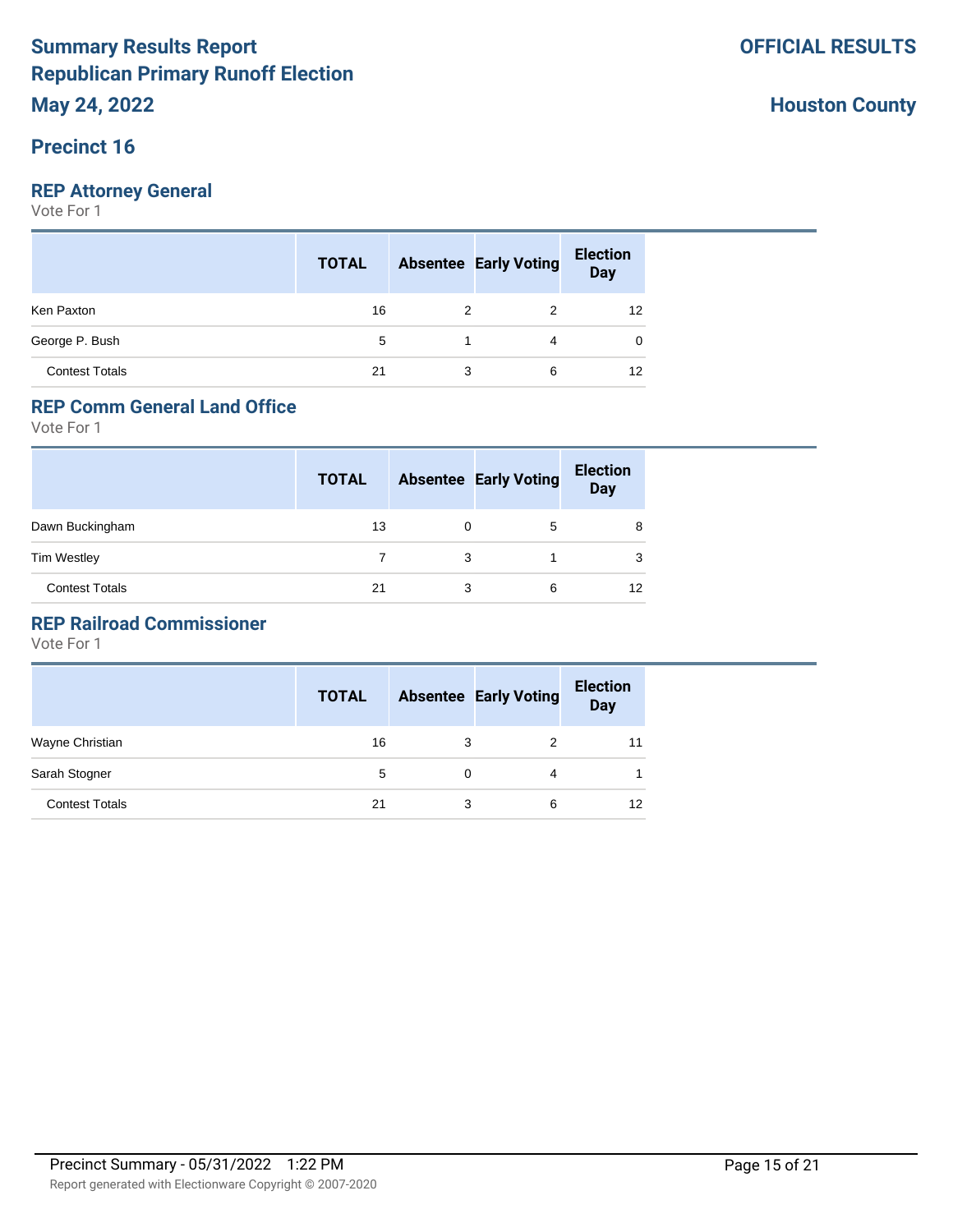### **Precinct 17**

## **REP Attorney General**

Vote For 1

|                       | <b>TOTAL</b> |   | <b>Absentee Early Voting</b> | <b>Election</b><br><b>Day</b> |
|-----------------------|--------------|---|------------------------------|-------------------------------|
| Ken Paxton            | 39           | 2 | 0                            | 37                            |
| George P. Bush        | 9            |   | 0                            | 8                             |
| <b>Contest Totals</b> | 50           | 3 | 0                            | 47                            |

# **REP Comm General Land Office**

Vote For 1

|                       | <b>TOTAL</b> |   | <b>Absentee Early Voting</b> | <b>Election</b><br><b>Day</b> |
|-----------------------|--------------|---|------------------------------|-------------------------------|
| Dawn Buckingham       | 33           | 2 |                              | 31                            |
| <b>Tim Westley</b>    | 15           |   |                              | 14                            |
| <b>Contest Totals</b> | 50           | 3 |                              | 47                            |

### **REP Railroad Commissioner**

|                       | <b>TOTAL</b> |          | <b>Absentee Early Voting</b> | <b>Election</b><br><b>Day</b> |
|-----------------------|--------------|----------|------------------------------|-------------------------------|
| Wayne Christian       | 35           | 3        | $\Omega$                     | 32                            |
| Sarah Stogner         | 15           | $\Omega$ | $\Omega$                     | 15                            |
| <b>Contest Totals</b> | 50           | 3        |                              | 47                            |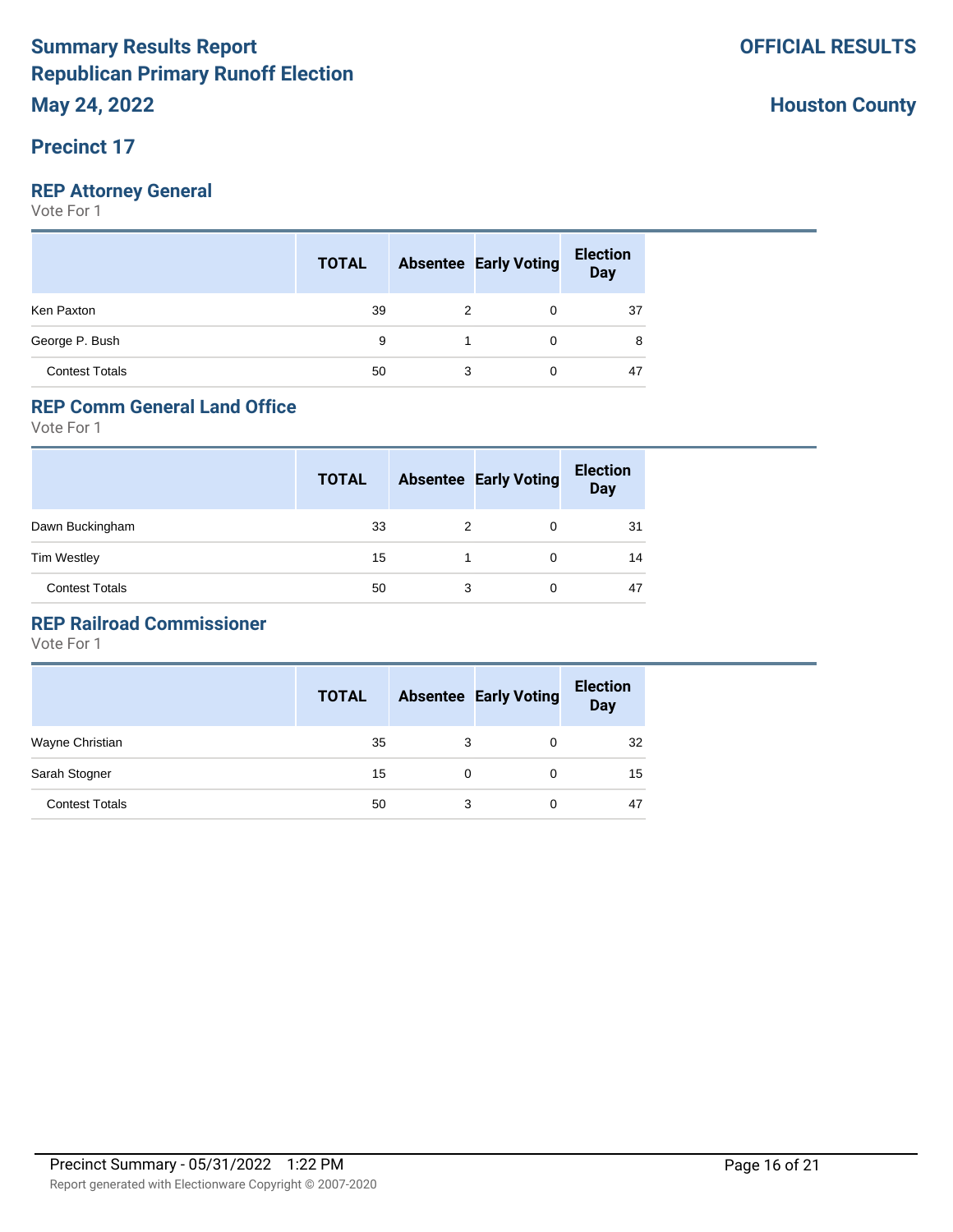### **Precinct 18**

## **REP Attorney General**

Vote For 1

|                       | <b>TOTAL</b> |    | <b>Absentee Early Voting</b> | <b>Election</b><br>Day |
|-----------------------|--------------|----|------------------------------|------------------------|
| Ken Paxton            | 8            | 3  |                              | 4                      |
| George P. Bush        | 4            | 1. |                              | 2                      |
| <b>Contest Totals</b> | 12           | 4  |                              | 6                      |

# **REP Comm General Land Office**

Vote For 1

|                       | <b>TOTAL</b> |   | <b>Absentee Early Voting</b> | <b>Election</b><br><b>Day</b> |
|-----------------------|--------------|---|------------------------------|-------------------------------|
| Dawn Buckingham       |              | 3 | 0                            | 4                             |
| <b>Tim Westley</b>    | 5            |   | 2                            |                               |
| <b>Contest Totals</b> | 12           | 4 | 2                            | 6                             |

### **REP Railroad Commissioner**

|                       | <b>TOTAL</b> |   | <b>Absentee Early Voting</b> | <b>Election</b><br><b>Day</b> |
|-----------------------|--------------|---|------------------------------|-------------------------------|
| Wayne Christian       | 8            | 4 |                              |                               |
| Sarah Stogner         | 3            | 0 |                              |                               |
| <b>Contest Totals</b> | 12           | 4 |                              | 6                             |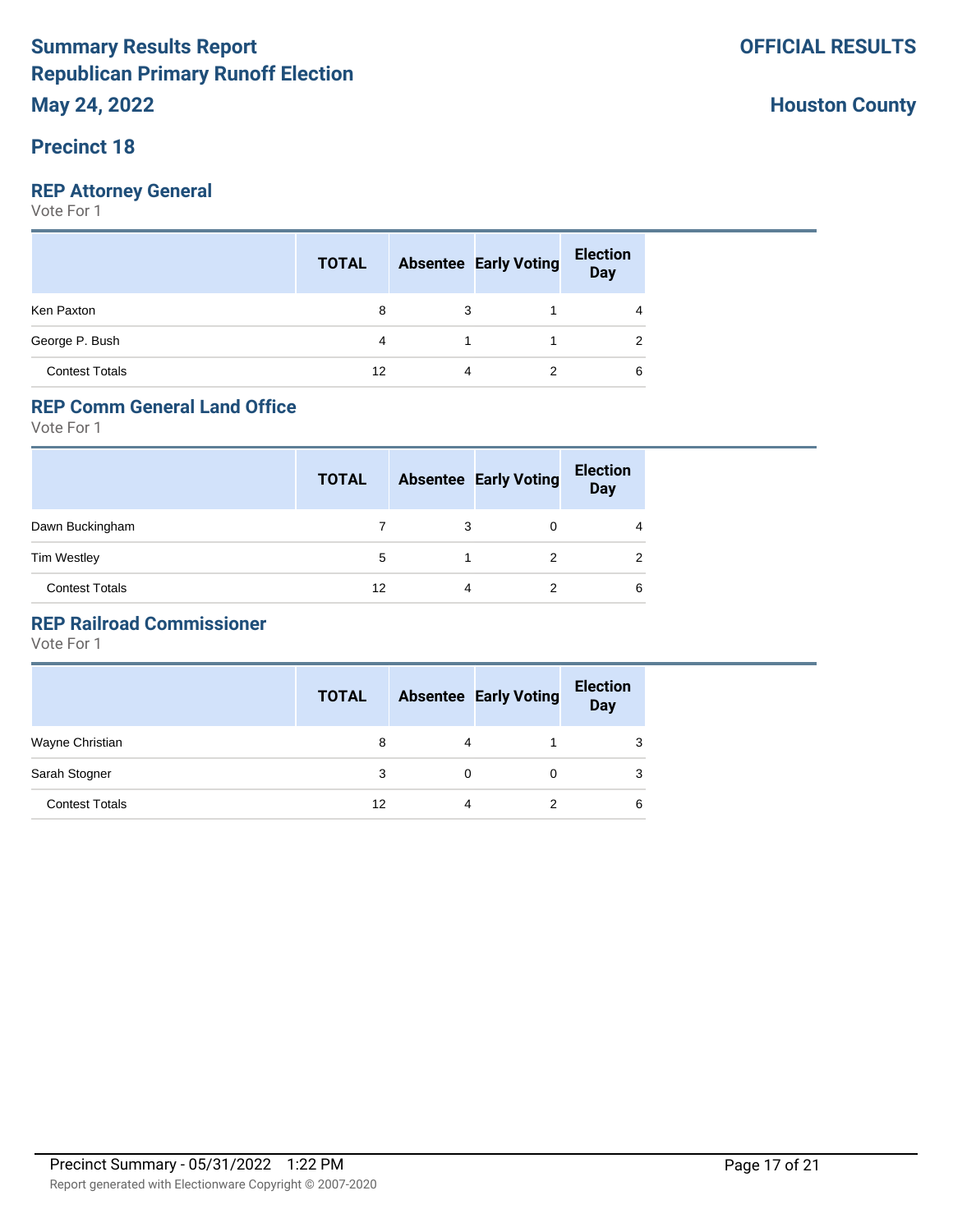### **Precinct 19**

## **REP Attorney General**

Vote For 1

|                       | <b>TOTAL</b> |   | <b>Absentee Early Voting</b> | <b>Election</b><br>Day |
|-----------------------|--------------|---|------------------------------|------------------------|
| Ken Paxton            | 38           | 4 | 5                            | 29                     |
| George P. Bush        | 5            |   | 0                            | 4                      |
| <b>Contest Totals</b> | 43           | 5 | 5                            | 33                     |

# **REP Comm General Land Office**

Vote For 1

|                       | <b>TOTAL</b> |   | <b>Absentee Early Voting</b> | <b>Election</b><br><b>Day</b> |
|-----------------------|--------------|---|------------------------------|-------------------------------|
| Dawn Buckingham       | 23           | 2 | 3                            | 18                            |
| <b>Tim Westley</b>    | 13           | 2 |                              | 9                             |
| <b>Contest Totals</b> | 43           | 5 | 5                            | 33                            |

### **REP Railroad Commissioner**

|                       | <b>TOTAL</b> |   | <b>Absentee Early Voting</b> | <b>Election</b><br>Day |
|-----------------------|--------------|---|------------------------------|------------------------|
| Wayne Christian       | 28           | 3 | 3                            | 22                     |
| Sarah Stogner         | 13           |   | 2                            | 10                     |
| <b>Contest Totals</b> | 43           | 5 | 5                            | 33                     |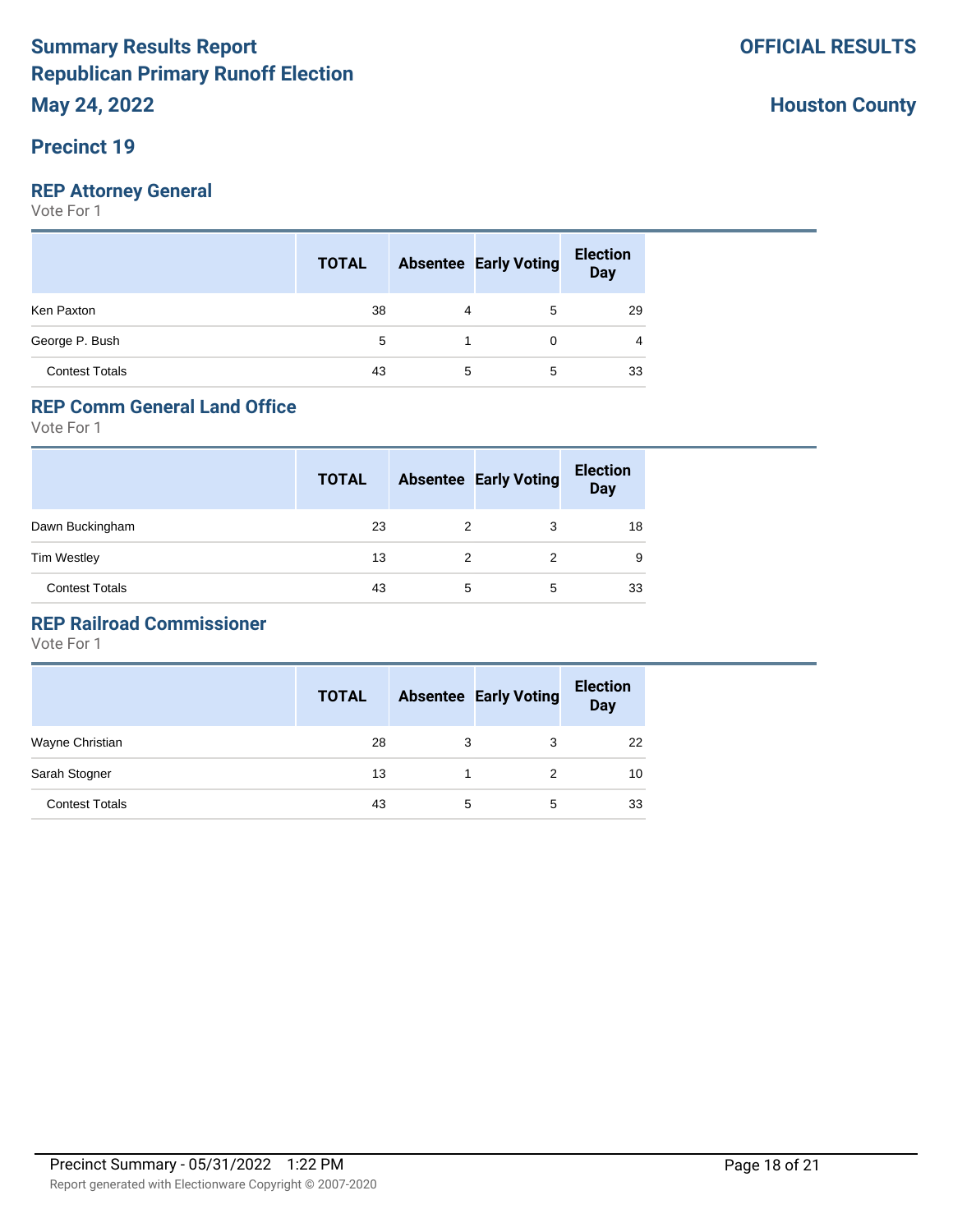### **Precinct 20**

## **REP Attorney General**

Vote For 1

|                       | <b>TOTAL</b> |          | <b>Absentee Early Voting</b> | <b>Election</b><br>Day |
|-----------------------|--------------|----------|------------------------------|------------------------|
| Ken Paxton            | 28           | 4        | 0                            | 24                     |
| George P. Bush        | 2            | $\Omega$ | 0                            | 2                      |
| <b>Contest Totals</b> | 30           | 4        | 0                            | 26                     |

# **REP Comm General Land Office**

Vote For 1

|                       | <b>TOTAL</b> |   | <b>Absentee Early Voting</b> | <b>Election</b><br><b>Day</b> |
|-----------------------|--------------|---|------------------------------|-------------------------------|
| Dawn Buckingham       | 20           | 4 | 0                            | 16                            |
| <b>Tim Westley</b>    |              | 0 | 0                            |                               |
| <b>Contest Totals</b> | 30           | 4 | 0                            | 26                            |

### **REP Railroad Commissioner**

Vote For 1

|                       | <b>TOTAL</b> |   | <b>Absentee Early Voting</b> | <b>Election</b><br><b>Day</b> |
|-----------------------|--------------|---|------------------------------|-------------------------------|
| Wayne Christian       | 25           | 4 | 0                            | 21                            |
| Sarah Stogner         | 5            |   |                              | 5                             |
| <b>Contest Totals</b> | 30           | 4 |                              | 26                            |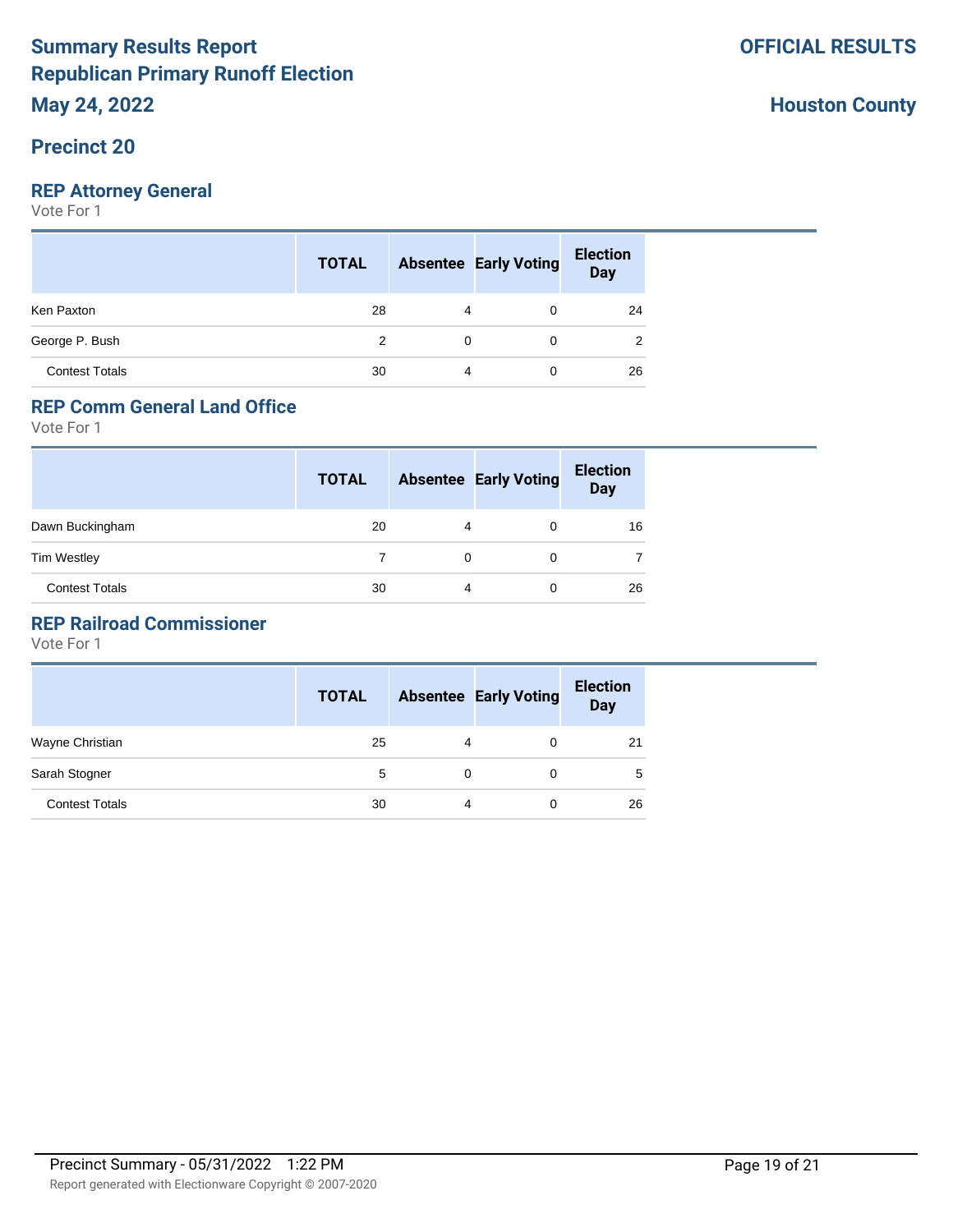### **Precinct 21**

## **REP Attorney General**

Vote For 1

|                       | <b>TOTAL</b> |          | <b>Absentee Early Voting</b> | <b>Election</b><br>Day |
|-----------------------|--------------|----------|------------------------------|------------------------|
| Ken Paxton            | 23           | 3        | 2                            | 18                     |
| George P. Bush        |              | $\Omega$ |                              | 6                      |
| <b>Contest Totals</b> | 30           | 3        | 3                            | 24                     |

# **REP Comm General Land Office**

Vote For 1

|                       | <b>TOTAL</b> |   | <b>Absentee Early Voting</b> | <b>Election</b><br><b>Day</b> |
|-----------------------|--------------|---|------------------------------|-------------------------------|
| Dawn Buckingham       | 19           | 0 |                              | 16                            |
| <b>Tim Westley</b>    | 8            | 2 |                              | 6                             |
| <b>Contest Totals</b> | 30           | 3 | 3                            | 24                            |

### **REP Railroad Commissioner**

|                       | <b>TOTAL</b> |          | <b>Absentee Early Voting</b> | <b>Election</b><br><b>Day</b> |
|-----------------------|--------------|----------|------------------------------|-------------------------------|
| Wayne Christian       | 18           | 2        | 2                            | 14                            |
| Sarah Stogner         | 11           | $\Omega$ |                              | 10                            |
| <b>Contest Totals</b> | 30           | 3        | 3                            | 24                            |